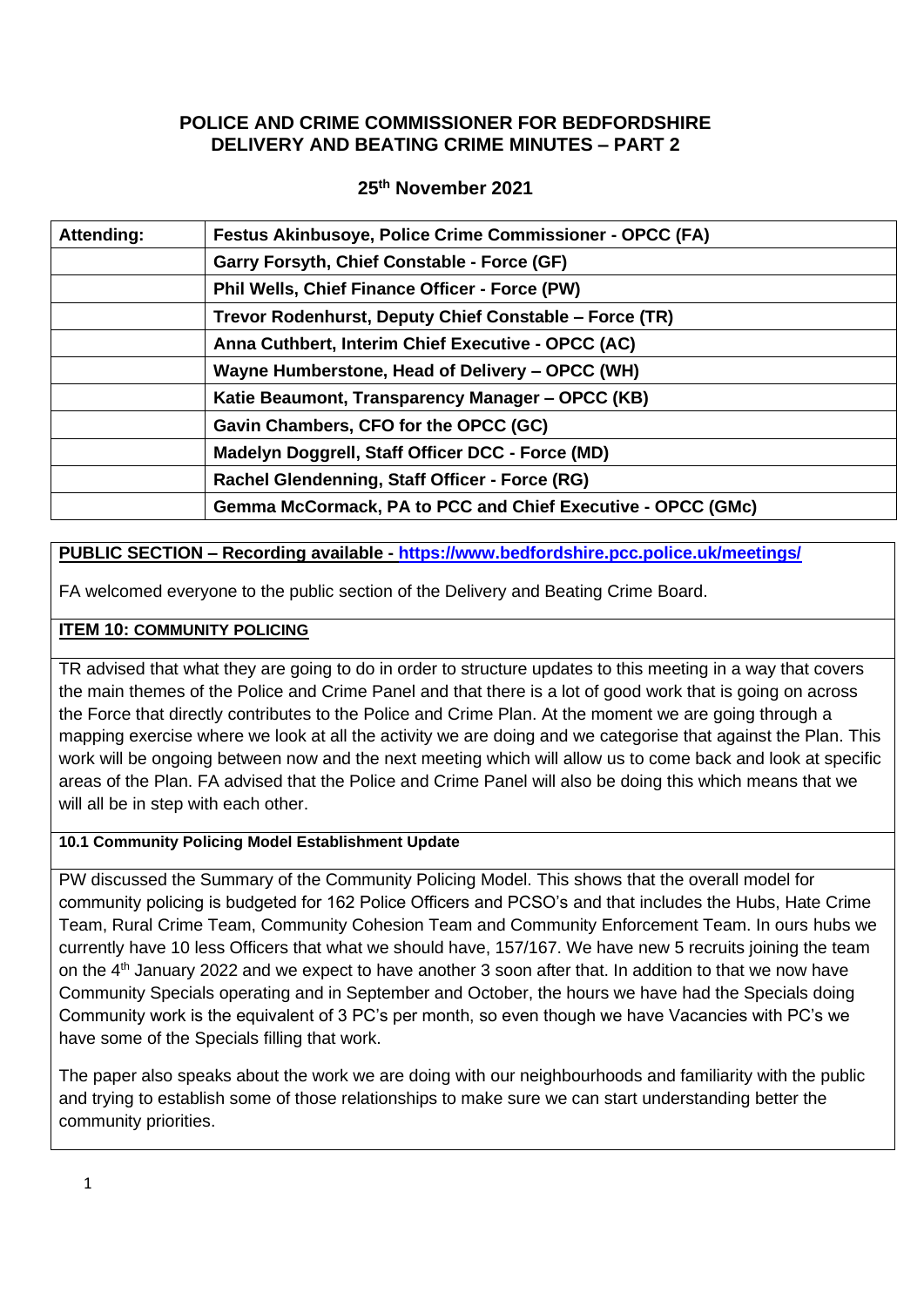Policing activity examples highlighted on the paper. This month the focus has been on Luton, last month it was Bedford and next month it will be Central Bedfordshire and this will be done on a rotating basis. The key area for this is the community policing understanding the issues and working with Partners to try and address those.

TR advised regarding the new recruits who will be coming in January 2022 and clarified, they are experienced Officers but are new in the community teams.

TR also updated regarding the Social Media Academy which has now been launched. This is pulling officers through specific training and for each cohort there is 11 of them, over a period of 6 months get an enhanced skill set around social media. This is a really important and effective way of communicating with the public.

FA shared its been really good to see the amount of social media traffic from some of the community teams and that it is really important for the public to see what they are doing and also the outcomes, so well done to those teams that have been doing this level of engagement.

FA asked for any examples from the community teams and what they have been able to achieve.

PW provided some examples of what is currently being done in Luton, at the next meeting examples will be brought of what is being done in Central Bedfordshire. Operation Foresight which is specifically around George Street and Bute Street and the issues there with street drinking, begging and antisocial behaviour a we have had around 229 calls since the 1<sup>st</sup> July 2021 around ASB. We have been working with partners and the town intervention group in terms of alternative services that are available to us. We are conducting high level patrols in those areas. We have seen a reduction already following the support we have put in those areas.

TR shared another example of the work the community team are doing at the moment in terms of the school boy in Luton who was stabbed and killed outside his school. The trial is ongoing in Luton which is a very challenging event for the community as both of the boys are from the same community. Our Community Cohesion Team are spending a lot of time in that community trying to understand and address any tensions that may be there due to this ongoing situation.

FA thanked the Force for their awareness and sensitivity towards this very difficult issue.

## **ITEM 11: EFFECTIVENESS**

## **11.1 Police Data Trends Including Stop and Search Breakdown**

TR advised that the Stop and Search data is only available quarterly and said that we have just had the most recent quarters data back which he will report on.

Stop and Search is very important but it it is not used effectively it can really damage the publics confidence. When we discussed this last time, we were clear that where there is a disproportionality we will try to understand it and then explain it. Last time we reported that if you were from a black community you were 6 times more likely to be stopped and searched than if you were white, if you were Asian you were 4 times more likely. There continues to be scrutiny of stop and search and Officers and look at the data to see if there were any concerning figures. We now have Quarter 2 data back and I am pleased to report that those figures are going in the right direction. We actually stopped and searched more people, if you were black you were 3.9 times more likely of being stopped and searched than if you were white, if you were Asian it was 2.2, other ethnic minority was 1.5.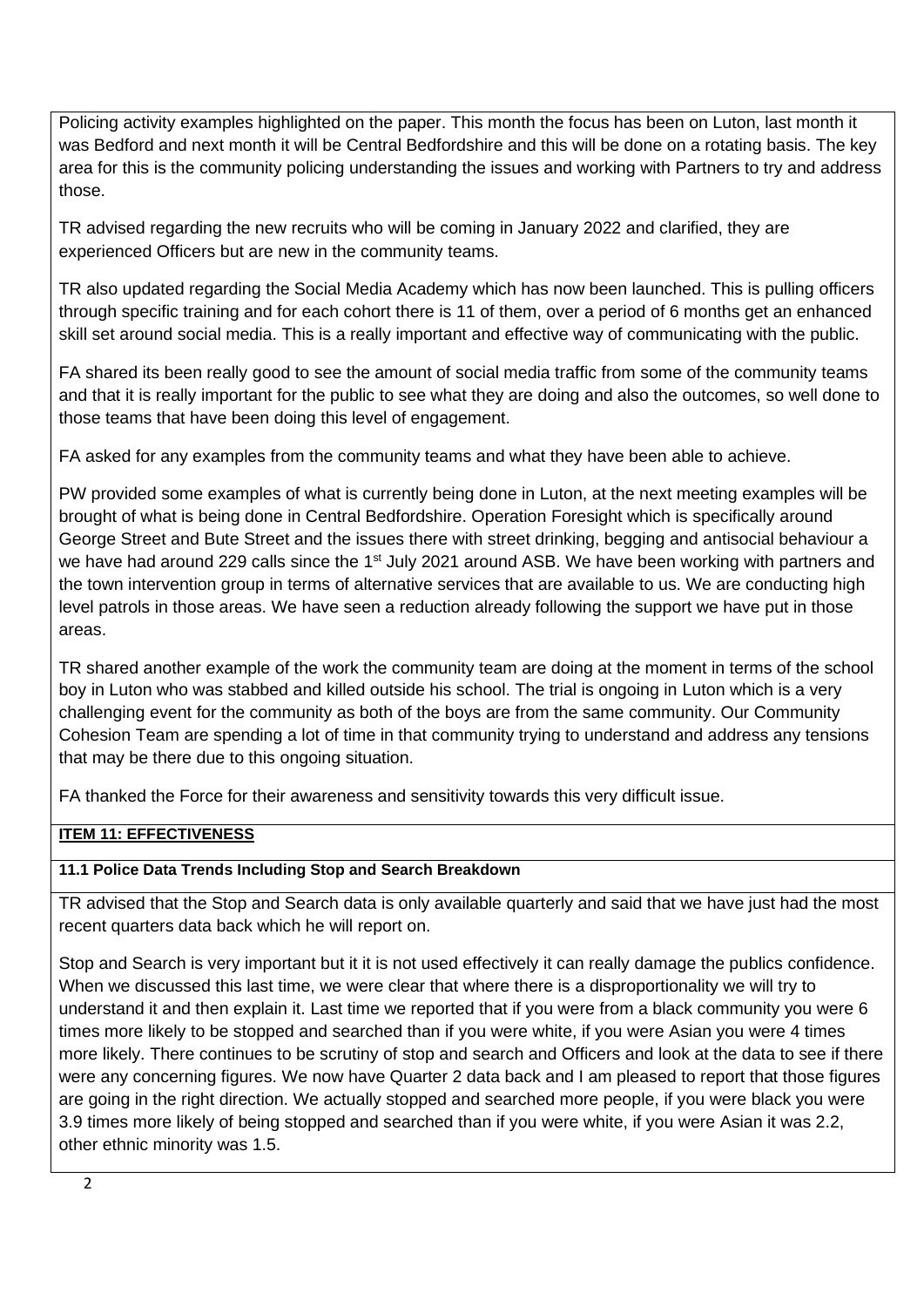In terms of positive outcomes, last time we were at 27% and we are now at 31%, previously we were at 5% where we were making arrests and we are now at 12%. In Luton if you are black you are 2 times more likely to be stopped and searched than if you were white. In Bedford if you were black it was 4.4 times more likely than if you were white and that is 65 out of a total of 316 searches. 17 of the stops were intelligence that directed those to happen, 5 were from members of public, 12 were calls into the Control Room and 29 were self-generated. 28 were possession with intent to supply and 32 were for possession. If you look at Bedford in those figures, 6 out of the 8 Wards focussed on drug related issues and ASB in the community meetings. There is more work to do on this in terms of our understanding, tracking of it and direction of travel.

FA advised that he very much welcomes that this is a positive step in the right direction and the find rate and charge rates going up. FA asked regarding the disproportionality rate in CBC. TR advised in CBC it is 4.3 which is only related to 12 searches, this used to be in double figures. FA asked how the Force has been able to achieve this reduction overall. TR shared this feature in all of the training to the new recruits and every front-line Officer has been trained on a bespoke package. We now have our top 10 searching Officers each month and if you are in the top 10 you meet with the ACC who talks about the use of those powers, its not necessarily negative but for more of an understanding.

#### **11.2 Recruitment and Retention**

PW advised that he has produced a report based on the Police and Crime Plan recruitment and retention of Police Officers. As at the 31/10/2021 the Force had 1,382 Police Officers against a target of 1,384 by the end of the financial year. We expect ourselves to be around 47 more Officers than the target by the end of the year which allows us to be ahead of the curve by the end of the next financial year when we expect an increase target of a further 72 more Officers. This puts us in a really good place.

The PEQF which is the new training regime for out student officers, we had 13 new recruits against a target of 19. We are seeing nationally that those targets are being met. We are confident when it goes live on the 1st July that we will be able to fill our cohorts.

In terms of retention, turnover at the moment is running at about 8.6% for Police Officers and the national average is 5.5%, if we were to get close to the national average that would mean 40 officers leaving each year, this is something we need to focus on as an organisation.

We had a recent focus group with student officers and what is clear is that some of them are struggling with obtaining their NVQ qualification alongside the demand of the work they have to do as a Police Officer. We need to look at how we can bridge that gap but we are seeing that a lot are feeling this pressure. We are reaching out to the Police Uplift to see if they can come and do a Peer Review around retention in case there is anything Nationally that we are not currently doing.

PCSO's, we are seeing an increase in PCSO's becoming regular Officers which is a positive, we have an establishment of 53 and for the intake for October we are currently at 55, we have another intake in January 2022 where we expect to end the year with 56 PCSO's.

The focus around gender and ethnicity which is the National focus for Police Uplift. In terms of the new recruits in October, in terms of Officers we had 13 new starters, 4 were black and ethic minorities and 5 females. The national average around females is 32% and we are running as a Force at around 38% but there is still a drive to increase the number of females in the Force. In terms of ethnicity 7.6% is the National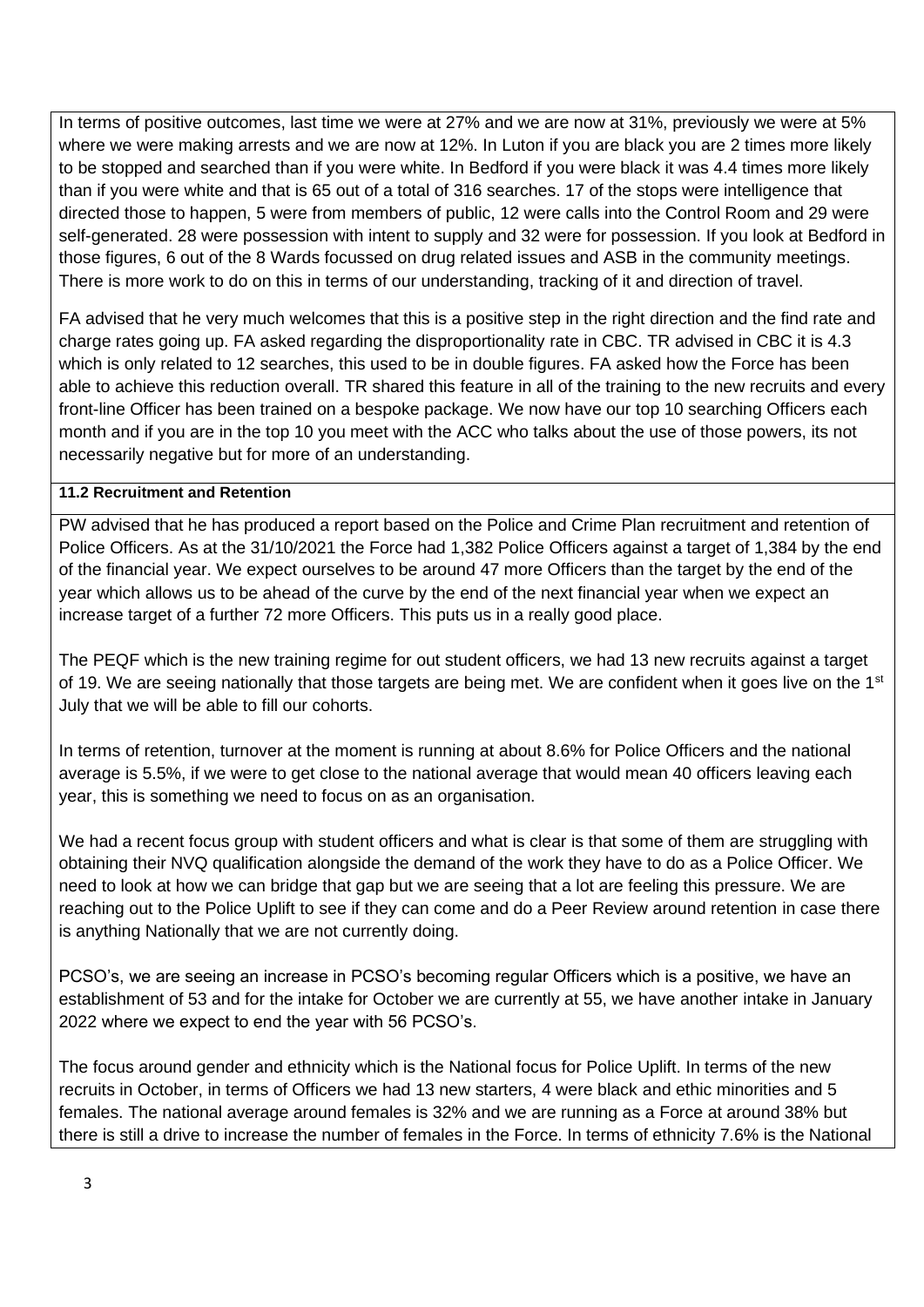average and we are currently running at 9.9, although we are above the national average we still have some work around our own communities.

FA thanked the Force for the figures in terms of the implications of percentage increase. FA asked how many people are joining the Force from black/afro Caribbean communities. PW advised that the majority of people joining from black and ethnic minorities are Asian and we are not seeing a high level of interest from the black community joining the Force. We now have two Positive Action Officers working with the community and they are targeting certain areas of the community around the attraction of joining Bedfordshire Police.

FA asked regarding the number of current Students – 326, does that create any challenges on an operational point of view.

GF advised that it creates lots of challenges as we know that when people come into Policing they are more likely to leave in the first three years. It also creates issues on how we are going to manage those numbers within the organisation because when people join they have an idea of what they want to do and this is often around response. Also, where we are located geographically they can get a higher salary in London or Hertfordshire and those Forces can accommodate them in the areas where they want to work whereas we can't. There is also a constant pressure on our Tutor Constables, they don't have any respite and literally go from one student to the next and it is additional demand. We have 115 Tutors on response at the moment and they are constantly busy. There are 4 separate Student Development Officers but we are going to try and grow these numbers as well.

PW advised that we still have a number of vacancies and will provide a paper to FA so that he can see which areas these cover.

## **Action – PW to provide a paper to FA regarding overall establishment vacancies by area/team.**

## **12: VOICE OF THE PUBLIC**

## **12.1 Issues Raised to the PCC**

FA advised that this is where he advises with the Chief and Senior Leadership team some of the issues which have been raised to him by the public.

## **Male Violence Against Women and Girls:**

TR advised that today is White Ribbon Day and the Force have chosen this day to launch their strategy of male violence against women and girls. We are fully leading the partnership response with 16 days of action. We are very much shifting the focus to be on perpetrator focus but there will very much still be some communication which is encouraging victims of that violence to come forward. We are targeting the comms at the perpetrator side of it and are using case studies to describe cohesive controlling behaviour and abuse starts to look like to help signpost perpetrators help or away from the issue where they are committing the offence. We are encouraging the public to look at this material.

FA asked how the Force prioritise against risk and low-level crimes, domestic abuse and rapes. TR advised that we have dedicated teams for those offences where we prioritise for those our areas. Our performance is strong and there are response investigation teams in place.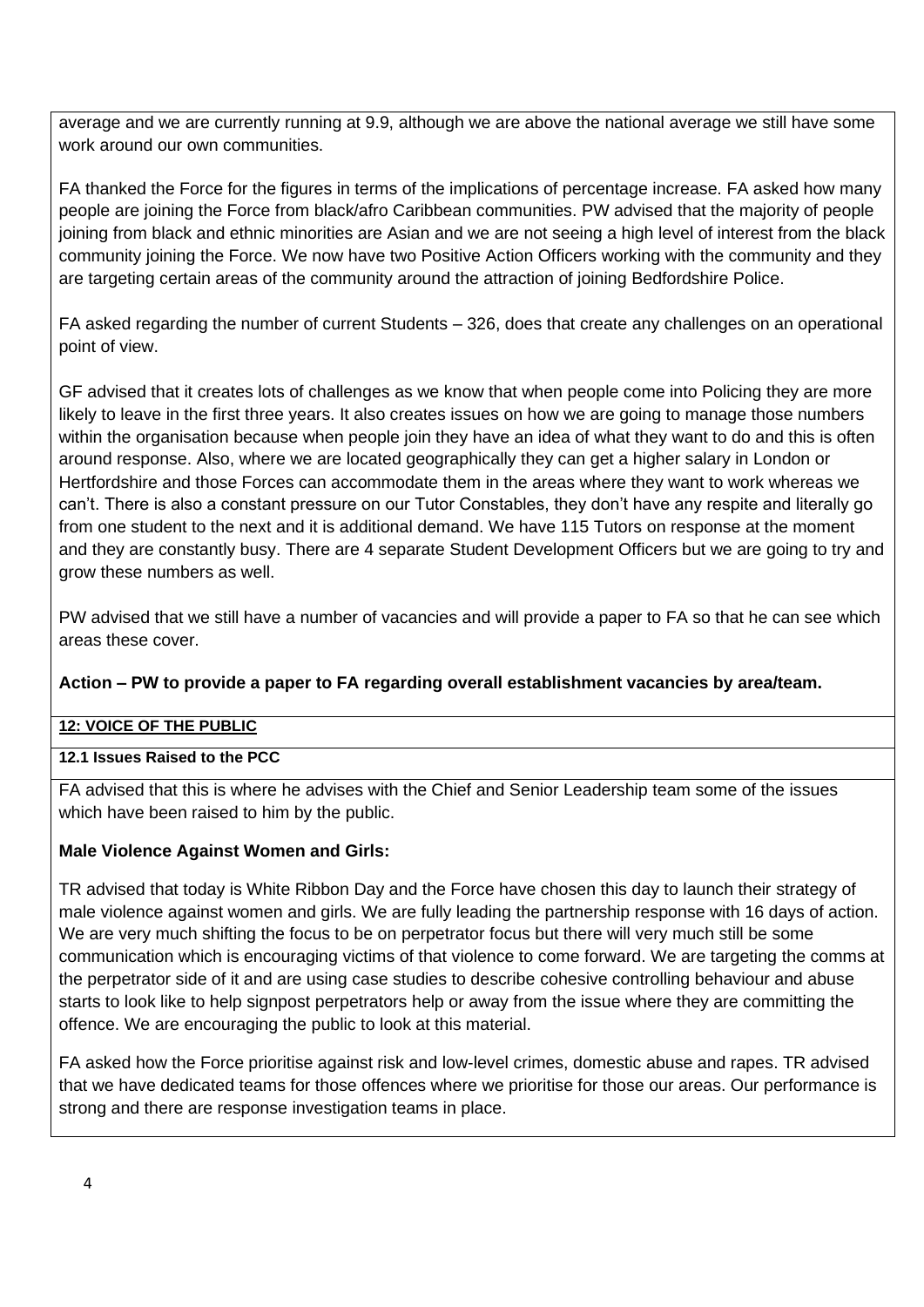#### **Force Control Room:**

FA asked if there is anything he can do to support the FCC. TR advised that we are recognising that our average calls to the control room was around 9,000 but in October there were 10,999 calls. There are a number of things we are doing about the pressures the FCC is facing. We have an FQIP programme that is looking into shift programme and changes in processes. In January we are introducing a Digi Desk which is a change to our online webchat where Officers and Control Room Officers will be working on the same desk to try and divert the demand. We have changed the recording when you ring the 101 Control Room. It tells you in real terms on how long you will be waiting and now also gives the options of having a call back. This has significantly reduced the pressures with 101 calls. Online reporting has been identified and will be in place by March 2022 and we are also working with the private sector on support with signposting demand by using sophisticated software.

FA asked if we know why there is such a high volume of calls. GF advised it is not unique to us and is the same nationally with the ambulance service as well as the police. Some of it could be down to there being more people in the country at the moment as they are unable to or are reluctant to travel. One of the consequences coming out of the pandemic is there is a lot less tolerance of people and people phoning emergency services quicker. Some of the failure demand from the ambulance service will also be coming into us as well. There is an increase in mental health demand as a pressure on services is evident as well. All of that consequently is as a result of the pandemic.

FA asked if the high volume of 999 calls could be as we don't have enough people on working on 101. GF advised that some of it could be failure demand on 101, we prioritise the 999 calls over the 101's but we still manage to answer a high number of 101 calls. This does impact our capacity to answer the 101 calls but that's when we look at technological solutions such as letting the caller know where they are in the queue, diverting them to webchat where we have gone from 1,000 webchat requests to 4,000. This seems to have opened up a new demand pressure as we haven't been able to get the laptops to enable people to work from home to work on the webchat responses as there is a chip shortage. We have now, through the Gold Groups secured 15 laptops to use to support the webchat responses.

FA asked if a report could be provided in 3 months' time on how these steps and new systems are working.

**Action – Force to provide a report in 3 months on how the FCC is managing with the new steps and systems that have been put in place.**

# **Burglary:**

FA advised that he is aware of some of the figures that have come out about the solved rates for burglaries in Bedfordshire and asked what we are doing about that. TR advised that the figures took one particular cut of data for crimes that were closed about suspects. Our normal measure of success around burglary is; how many. There have been 412 less so far this year so less victims of crimes which is positive; in terms of our solved rates that is certainly going in the right direction. The rolling 12-month data – we are  $32^{\text{nd}}$  for solved rate and crime rate is about 33<sup>rd</sup> however, traditionally we have been in the top 15 but this is where the 12<sup>th</sup> month falls in terms of the data. I have looked at the performance year to date, we are currently for solved crimes 8.6% and last year we were at 9.4% however, we have had less burglaries but October has been a particularly fruitful month for our dedicated burglaries. We have invested in a dedicated team so we now have a squad and their day job is to look at burglaries. They have secured in one case where they stopped a crime series of 12 crimes that were immediately linked and 33 charges came out of the back of that, in the last two weeks we have got a total of 44 charges. If you look at that period its about 50% solved rate and when you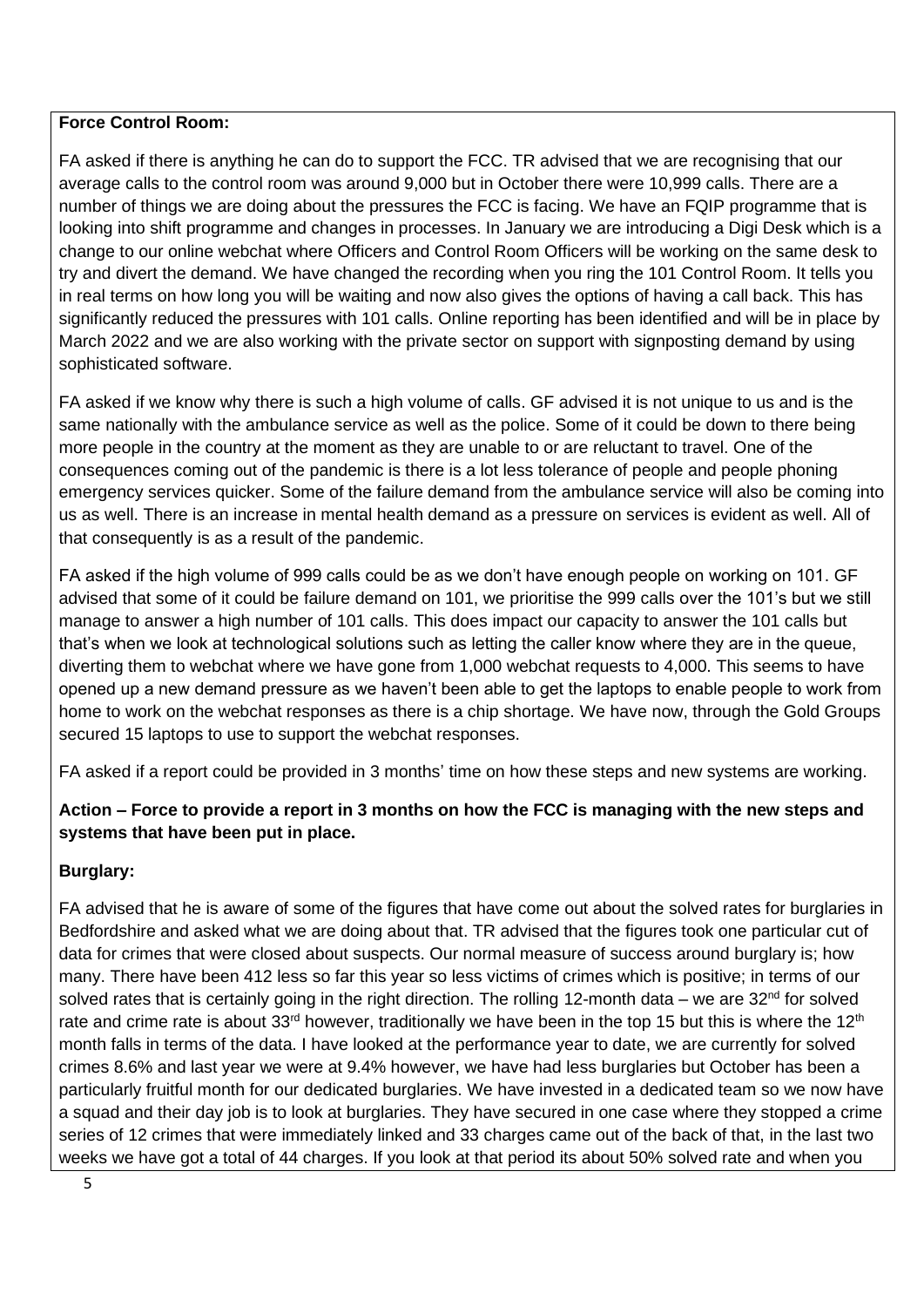add that to the previous mentioned numbers, I believe we will be about 13.4% solved rate which will be back at the top end of Forces across the Country. I would be keen to give an update at the next meeting in January 2022 regarding burglaries.

TR also advised that it is the time of year where we see a rise in season burglaries and the Force are providing advice to the public via social media on how to prevent burglaries this time of year.

# **Action – TR to provide an update regarding burglary solved rates and GPS tagging for the January 2022 meeting.**

# **Travellers:**

FA mentioned regarding the traveller's funeral that took place a couple of weeks ago and asked if there were any updates from the Force. TR advised we were of the funeral in advance, we engaged with the family and organisers of the funeral. We put response in place which was precautionary at the funeral but what we did see was activity that was not in accordance with what we had agreed would happen. That manifested itself into some antisocial behaviour, low level crime and some of that was filmed and shared widely. There was a policing operation around that to prevent any harm to the wider public and to allow the funeral to take place. We have been able to gather information around the offences that took place and there will be further enforcement in relation to the offences that occurred in due course.

# **Officer and Public Recognition:**

FA shared that he has read some articles recently that have been distributed from the Comms Team where they point out that some of the intel that has been used has come from members of the public which we all want to encourage. Do we have anything in place for recognising members of the public for when they support Bedfordshire Police. GF advised yes, we do but we haven't been able to do the Awards Ceremonies that we would usually do due to COVID restrictions but we do have award ceremonies that involve both the Police and the public which would be Chief Constables Commendations. RG advised that when we know members of the public have done outstanding acts of bravery we would put them forward for a Bravery Award as we would our own Officers. The Bravery Awards are taking place in December 2021 and DCC Rodenhurst will be attending. It is usually the Sergeant's on the ground who come forward and let us know the good news stories and when members of the public have gone above and beyond. This year we have put forward a delivery driver who came across a woman and man having a violent domestic, he took it upon himself to intervene and got the lady into his works van and drove her to place of safety. While he was driving her there the offender was pursuing and ramming that vehicle but he maintained keeping her same, was on the phone to the Police and got her to a place of safety. The offender was arrested by Police and is now serving 3 years in Prison. He has already been awarded a commendation, he has been put forward for the Sheriff of London Award and we have put him forward for the National award as well.

FA said that it is really wonderful to hear that there is something in place to recognise the good work that is done by the people of Bedfordshire. GF advised that Police would not be able to do their job without the support that is given by the public which is why it is really important that we recognise the contribution that they make. TR also advised that two Officers will also be attending the Bravery Awards. This relates to a lady who was going through a mental health crises and jumped into the river in Bedford. The two Officers ended up jumping in the river as well which was high and fast flowing and just managed to rescue the lady and themselves. They have both been put forward for the Bravery Award.

## **13: VERU**